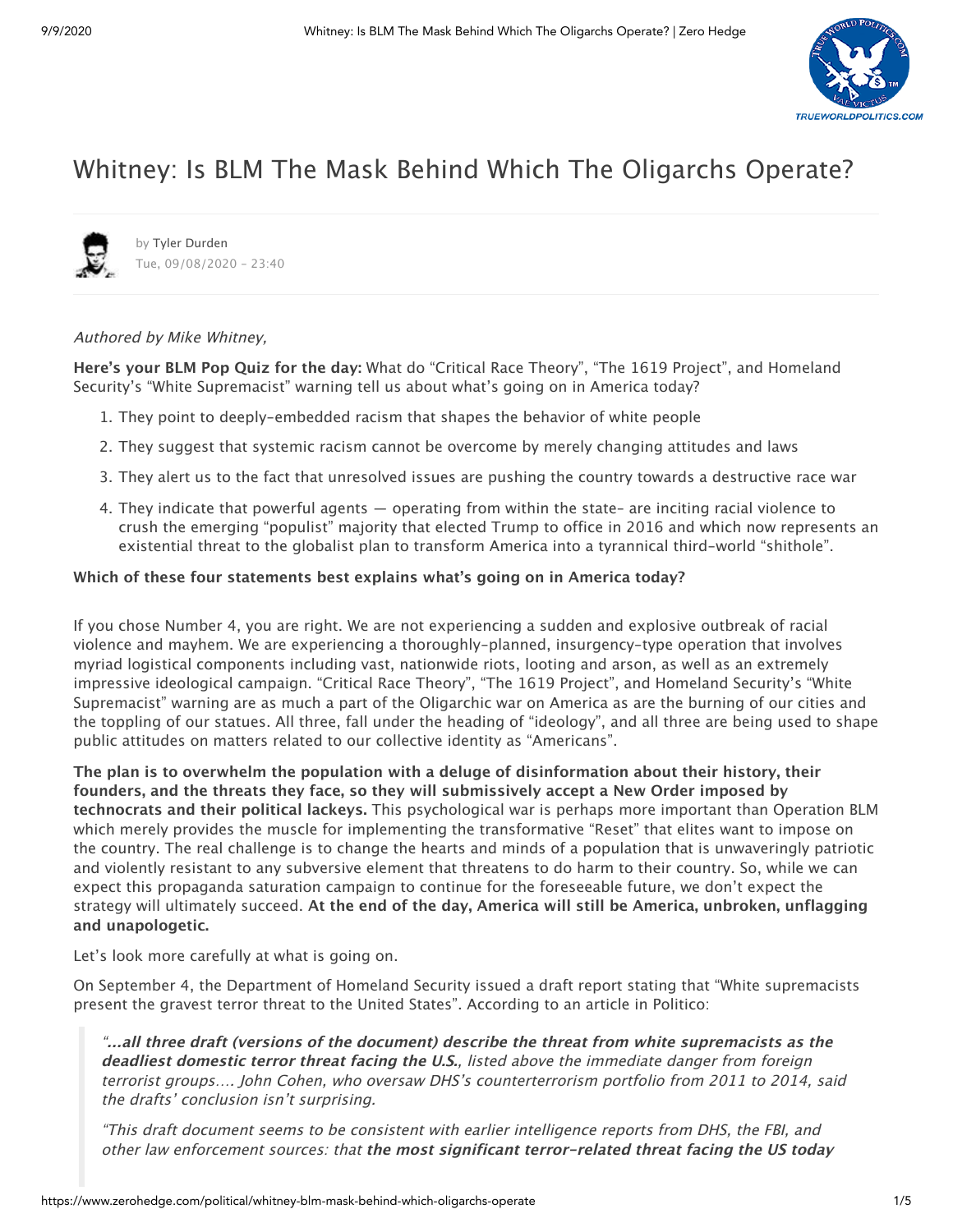#### 9/9/2020 Whitney: Is BLM The Mask Behind Which The Oligarchs Operate? | Zero Hedge

**comes from violent extremists who are motivated by white supremac**y and other far-right ideological causes," he said….

"Lone offenders and small cells of individuals motivated by a diverse array of social, ideological, and personal factors will pose the primary terrorist threat to the United States," the draft reads. "Among these groups, we assess that white supremacist extremists …will pose the most persistent and lethal threat."..("DHS draft document: White [supremacists](https://www.politico.com/news/2020/09/04/white-supremacists-terror-threat-dhs-409236) are greatest terror threat" Politico)

**This is nonsense. White supremacists do not pose the greatest danger to the country, that designation goes to the left-wing groups that have rampaged through more than 2,000 US cities for the last 100 days.** Black Lives Matter and Antifa-generated riots have decimated hundreds of small businesses, destroyed the lives and livelihoods of thousands of merchants and their employees, and left entire cities in a shambles. The destruction in Kenosha alone far exceeds the damage attributable to the activities of all the white supremacist groups combined.

So why has Homeland Security made this ridiculous and unsupportable claim? Why have they chosen to prioritize white supremacists as "the most persistent and lethal threat" when it is clearly not true?

## **There's only one answer: Politics.**

The officials who concocted this scam are advancing the agenda of their real bosses, the oligarch puppetmasters who have their tentacles extended throughout the deep-state and use them to coerce their lackey bureaucrats to do their bidding. In this case, the honchos are invoking the race card ("white supremacists") to divert attention from their sinister destabilization program, their looting of the US Treasury (for their crooked Wall Street friends), their demonizing of the mostly-white working class "America First" nationalists who handed Trump the 2016 election, and their scurrilous scheme to establish one-party rule by installing their addlepated meat-puppet candidate (Biden) as president so he can carry out their directives from the comfort of the Oval Office. That's what's really going on.

DHS's announcement makes it possible for state agents to target legally-armed Americans who gather with other gun owners in groups that are protected under the second amendment. Now the white supremacist label will be applied more haphazardly to these same conservatives who pose no danger to public safety. The draft document should be seen as a warning to anyone whose beliefs do not jibe with the New Liberal Orthodoxy that white people are inherently racists who must ask forgiveness for a system they had no hand in creating (slavery) and which was abolished more than 150 years ago.

**The 1619 Project" is another part of the ideological war that is being waged against the American people.** The objective of the "Project" is to convince readers that America was founded by heinous white men who subjugated blacks to increase their wealth and power. According to the World Socialist Web Site:

**"The essays featured in the magazine are organized around the central premise that all of American history is rooted in race hatred—specifically, the uncontrollable hatred of "black people" by "white people." Hannah-Jones writes in the series' introduction: "Anti-black racism runs in the very DNA of this country.**"

This is <sup>a</sup> false and dangerous conception. DNA is <sup>a</sup> chemical molecule that contains the genetic code of living organisms and determines their physical characteristics and development….**Hannah-Jones's reference to DNA is part of <sup>a</sup> growing tendency to derive racial antagonisms from innate biological processes**…**.where does this racism come from? It is embedded, claims Hannah-Jones, in the historical DNA of American "white people." Thus, it must persist independently of any change in political or economic conditions...**

**...No doubt, the authors of The Project 1619 essays would deny that they are predicting race war, let alone justifying fascism. But ideas have a logic;** and authors bear responsibility for the political conclusions and consequences of their false and misguided arguments."

- "The New York Times's [1619 Project:](https://www.wsws.org/en/articles/2019/09/06/1619-s06.html) A racialist falsification of American and world history", World Socialist Web Site

Clearly, Hannah-Jones was enlisted by big money patrons who needed an ideological foundation to justify the massive BLM riots they had already planned as part of their US color revolution. The author –perhaps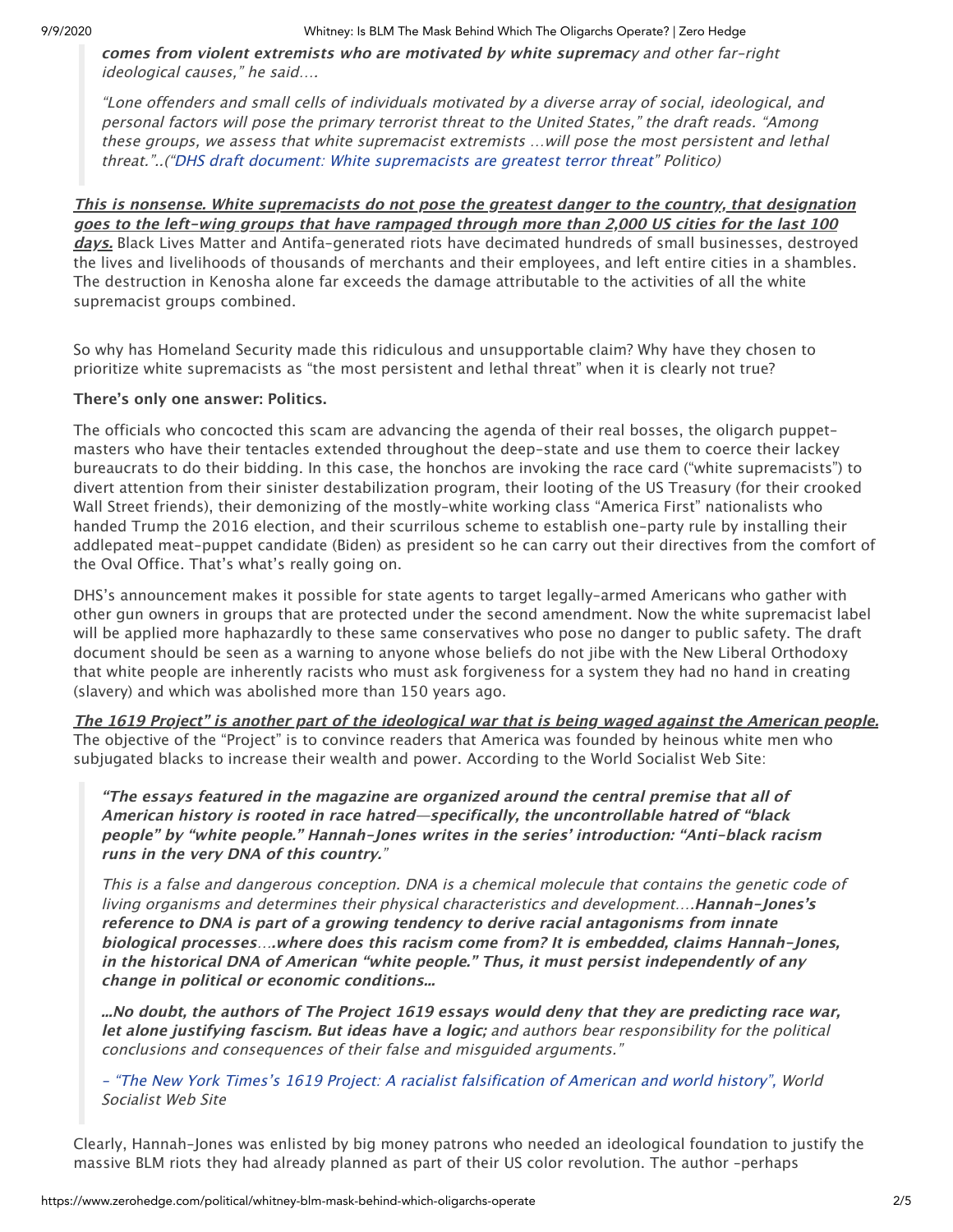#### 9/9/2020 Whitney: Is BLM The Mask Behind Which The Oligarchs Operate? | Zero Hedge

unwittingly– provided the required text for vindicating widespread destruction and chaos carried out in the name of "social justice."

As Hannah-Jones says, **"Anti-black racism runs in the very DNA of this country",** which is to say that it cannot be mitigated or reformed, only eradicated by destroying the symbols of white patriarchy (Our icons, our customs, our traditions and our history.), toppling the existing government, and imposing a new system that better reflects the values of the burgeoning non-Caucasian majority. Simply put, **The Project 1619 creates the rationale for sustained civil unrest, deepening political polarization and violent revolution.**

**All of these goals conveniently coincide with the aims of the NWO Oligarchs who seek to replace America's Constitutional government with a corporate Superstate ruled by voracious Monopolists and their globalist allies.** So, while Hannah-Jones treatise does nothing to improve conditions for black people in America, it does move the country closer to the dystopian dream of the parasite class; Corporate Valhalla.

**Then there is "Critical Race Theory" which provides the ideological icing on the cake.** The theory is part of the broader canon of anti-white dogma which is being used to indoctrinate workers. White employees are being subjected to "reeducation" programs that require their participation as a precondition for further employment **.** The first rebellion against critical race theory, took place at Sandia Labs which is a federallyfunded research agency that designs America's nuclear weapons. According to journalist Christopher F. Rufo:

"Senator [@HawleyMO](https://twitter.com/HawleyMO) and [@SecBrouillette](https://twitter.com/SecBrouillette) have launched an inspector general investigation, but Sandia executives have only accelerated their purge against conservatives."

**Sandia executives have made it clear: they want to force critical race theory, race-segregated trainings, and white male reeducation camps on their employees—and all dissent will be severely punished. Progressive employees will be rewarded; conservative employees will be purged." ("**There is <sup>a</sup> civil war [erupting](https://threadreaderapp.com/thread/1299008750729097216.html) at [@SandiaLabs](https://twitter.com/SandiaLabs)." Christopher F Rufo)

**It all sounds so Bolshevik. Here's more info on how this toxic indoctrination program works:**



## **"Treasury Department …**

**The Treasury Department held <sup>a</sup> training session telling employees that "virtually all White people contribute to racism" and demanding that white staff members "struggle to own their racism" and accept their "unconscious bias, White privilege, and White fragility."**

## **The National Credit Union Administration**

The NCUA held <sup>a</sup> session for 8,900 employees arguing **that America was "founded on racism" and "built on the blacks of people who were enslaved.**" Twitter thread [here](https://twitter.com/realchrisrufo/status/1285327502861189120) and original source documents [here](https://christopherrufo.com/national-credit-union-administrations-training-on-white-supremacy-and-systemic-racism/).

#### **Sandia National Laboratories**